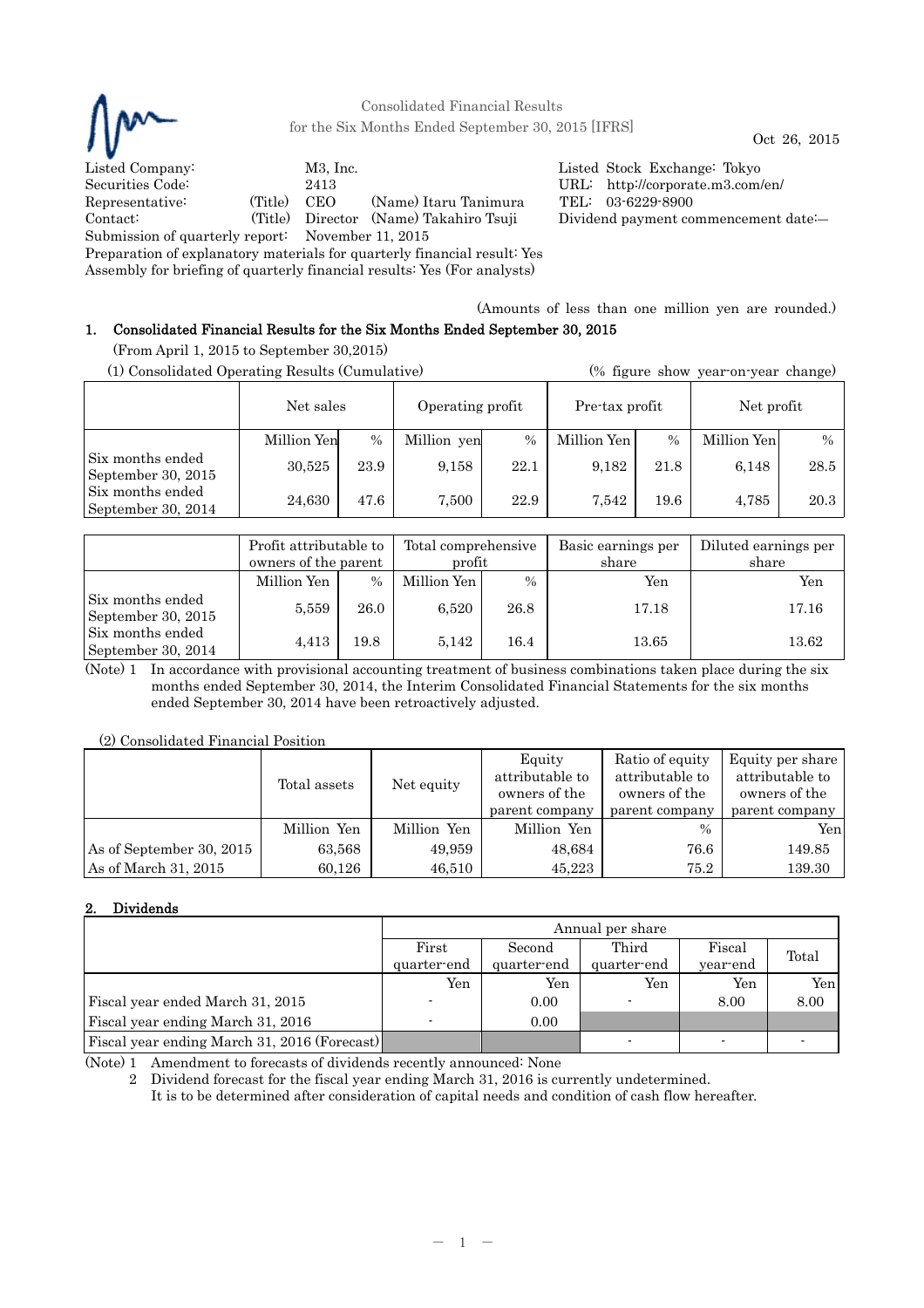# 3. Consolidated Financial Results Forecast for the Fiscal Year Ending March 31, 2016

(from April 1, 2015 to March 31, 2016)

|        |                |               |                  |               |                |      |                |      |                                                                  |               | (% shown for change versus previous year) |
|--------|----------------|---------------|------------------|---------------|----------------|------|----------------|------|------------------------------------------------------------------|---------------|-------------------------------------------|
|        | Net sales      |               | Operating profit |               | Pre-tax profit |      | Net profit     |      | Net profit<br>attributable to<br>owners of the<br>parent company |               | Basic<br>earnings<br>per share            |
|        | Million<br>Yen | $\frac{0}{0}$ | Million<br>Yen   | $\frac{0}{0}$ | Million<br>Yen | $\%$ | Million<br>Yen | $\%$ | Million<br>Yen                                                   | $\frac{0}{0}$ | Yen                                       |
| Annual | 63,000         | 22.7          | $19{,}000$       | 18.3          | 19,000         | 17.5 | 12.000         | 15.1 | 11,300                                                           | $15.8\,$      | 34.93                                     |

(Note) 1 Amendments to forecasts of dividends recently announced: None

2 Basic earnings per share has been calculated using 323,544,929 shares, which is the average number of shares outstanding during the six months ended September 30, 2015.

# ※ Explanatory Notes

(1) Changes in significant subsidiaries during the period (changes in specific subsidiaries accompanying changes in scope of consolidation): None

(2) Changes in accounting policies and accounting estimates:

(i) Changes in accounting policies required by IFRS: None

(ii) Changes in accounting policies other than item (i) above: None

(iii) Changes in accounting estimates: None

(3) Number of shares issued (common stock)

| (i) Number of shares outstanding at the end of the period (including treasury stock) |               |        |  |  |  |
|--------------------------------------------------------------------------------------|---------------|--------|--|--|--|
| As of September 30, 2015                                                             | 323,600,600   | shares |  |  |  |
| As of March 31, 2015                                                                 | 323,499,400   | shares |  |  |  |
| (ii) Number of treasury stock at the end of the period                               |               |        |  |  |  |
| As of September 30, 2015                                                             | 32,400        | shares |  |  |  |
| As of March 31, 2015                                                                 | 32,400        | shares |  |  |  |
| (iii) Average number of shares during the period (cumulative)                        |               |        |  |  |  |
| As of September 30, 2015                                                             | 323,544,929   | shares |  |  |  |
| As of September 30, 2014                                                             | 323, 281, 495 | shares |  |  |  |

※ Indication regarding implementation status of the quarterly review procedures

This quarterly financial report is outside the scope of the review procedures for quarterly financial statements under the Financial Instruments and Exchange Act. At the time of disclosure of this quarterly financial report, review procedures for the Quarterly Consolidated Financial Statements are in progress.

※ Explanation of proper use of financial results forecasts, and other special matters

(1) Caution regarding statements concerning the future

The forward-looking statements herein are based on information available to the Company and on certain assumptions deemed to be reasonable at the date of publication of this document. They are not intended as the Company's commitment to achieve such forecasts, and actual results may differ significantly due to various factors.

(2) Explanatory materials for quarterly financial result

Explanatory materials for quarterly financial result will be posted on our website on Monday, October 26, 2015.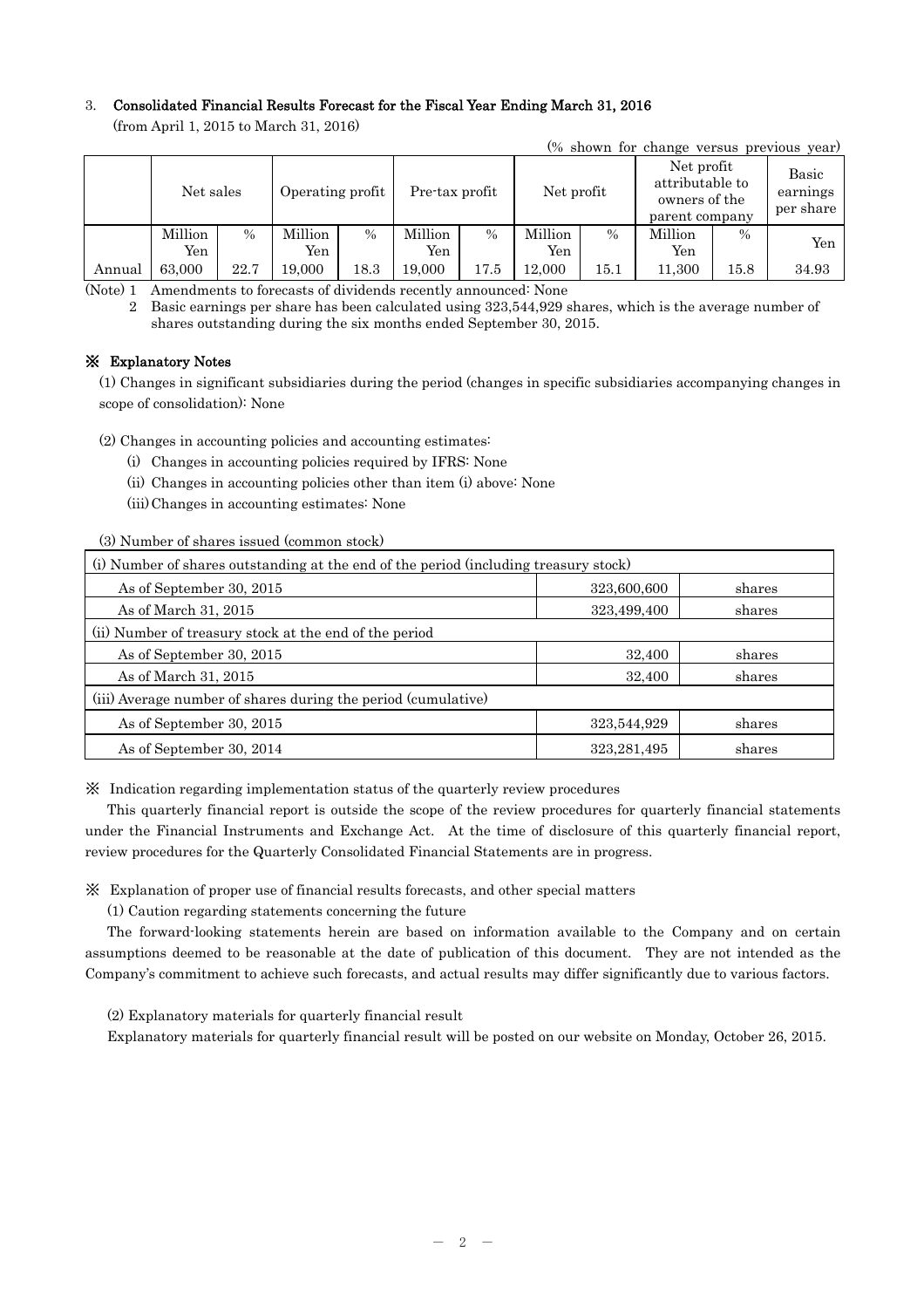# 1. Qualitative Information on Quarterly Results

## (1) Explanation of consolidated operating results

Various services are provided for the 250,000+ physician members via the "m3.com" website designed for medical professionals.

Existing services remained stable with further penetration of each service across our clients. Marketing support for pharmaceutical companies ("MR-kun" family) offers a selection of services catering to various agendas and purposes, and include the basic "Affiliates" service which a majority of key pharmaceutical companies operating within Japan are utilizing, "MR-kun" service which provides continuous information via voluntary reception by member physicians, and "m3MT" service which provides a more direct approach to member physicians via e-mail.

In addition, clinical trial related services centered around "Mr. Finder" which excavates institutions and patient participants for clinical studies, are provided by Mebix Inc. which provides IT supported large-scale clinical study services, MIC Medical Corp and MEDISCIENCE Planning Inc. ("MPI" below) which assists in clinical trial operations, by e-SMO Inc. and Neues, Co, Ltd. ("Neues" below) which provides administrative and operations support across the entire clinical trial process as SMOs, and by Integrated Development Associates Co., Ltd. ("IDA" below) which provides support services mainly for overseas bio-pharmaceutical companies looking to include Japan and Asia in global drug development. Additionally, POC Clinical Research Inc. ("POC" below), which provides comprehensive support in research and development aimed for early practical application of bio-technology centered on advanced medical technology, was consolidated in July 2015.

Furthermore, new services such as market research services that panel member physicians, "QOL-kun" which provides marketing support for non-medical related corporations desiring to advertise daily life services to doctors, "AskDoctors" (http://www.AskDoctors.jp/) website which connects public users with member physicians for answers to general health questions, and "Practice Management" (m3.com Kaigyo/Keiei) services which support the establishment and management of clinics, are all being expanded.

Services at M3 Career, Inc. ("M3 Career" below) which provides job search and placement services for physicians and pharmacists, iTICKET Corporation which provides online reservation services for clinics, Reno Medical Inc. which is provides prescription drug related media services, C.M.S Co.Ltd ("C.M.S" below) which supports development and sales of electronic medical record systems, and M3 Marketing, Inc ("M3 Marketing" below) which develops and provides next generation "Medical Marketers," are also all being expanded.

As for business overseas, the U.S. portal website, "MDLinx," designed for healthcare professionals, continues to expand its services towards pharmaceutical companies, as well as expand its career services for physicians through M&As. It now has access to over 600,000 physician members, in part boosted by business partnerships. The U.K. portal website, "Doctors.net.uk," with roughly 200,000 physician members, is also expanding services for pharmaceutical companies with the launch of the U.K. version of MR-kun. Furthermore, the China portal website has now topped 1 million physician members, and the Chinese version of MR-kun continues to expand steadily.

Additionally, membership and panel participation at websites operated by M3 group starting with Japan, U.S., U.K., China, and Korea, now totals over 3 million physicians, enabling provision of marketing research services that span across a global scale.

| Consolidated quarterly results for the second quarter (cumulative) is as below.<br>/ Aliin, miilimii 1211 |                     |                    |                |          |                       |  |  |  |  |
|-----------------------------------------------------------------------------------------------------------|---------------------|--------------------|----------------|----------|-----------------------|--|--|--|--|
|                                                                                                           | Six month ended     | Six month ended    |                |          | (Reference)           |  |  |  |  |
|                                                                                                           | September 30, 2014  | September 30, 2015 | Second quarter |          | Previous consolidated |  |  |  |  |
|                                                                                                           | $(April 1, 2014$ to | (April 1, 2015 to  |                |          | fiscal year           |  |  |  |  |
|                                                                                                           | Sep 30, 2014,       | Sep 30, 2015,      | comparison     |          | (April 1, 2014 to     |  |  |  |  |
|                                                                                                           | cumulative)         | cumulative)        |                |          | March 31, 2015)       |  |  |  |  |
| Net sales                                                                                                 | 24,630              | 30,525             | $+5,895$       | $+23.9%$ | 51,346                |  |  |  |  |
| Operating Profit                                                                                          | 7,500               | 9,158              | $+1,657$       | $+22.1%$ | 16,061                |  |  |  |  |
| Pre-Tax Profit                                                                                            | 7,542               | 9,182              | $+1,640$       | $+21.8%$ | 16,174                |  |  |  |  |
| Net Profit                                                                                                | 4,785               | 6,148              | $+1,363$       | $+28.5%$ | 10,428                |  |  |  |  |

 $\Gamma$  Consolidated quarterly results for the second quarter (cumulative) is as below. (Unit: Million Yon)

(Note) In accordance with provisional accounting treatment of business combinations taken place during the six months ended September 30, 2014, the Interim Consolidated Financial Statements for the six months ended September 30, 2014 have been retroactively adjusted.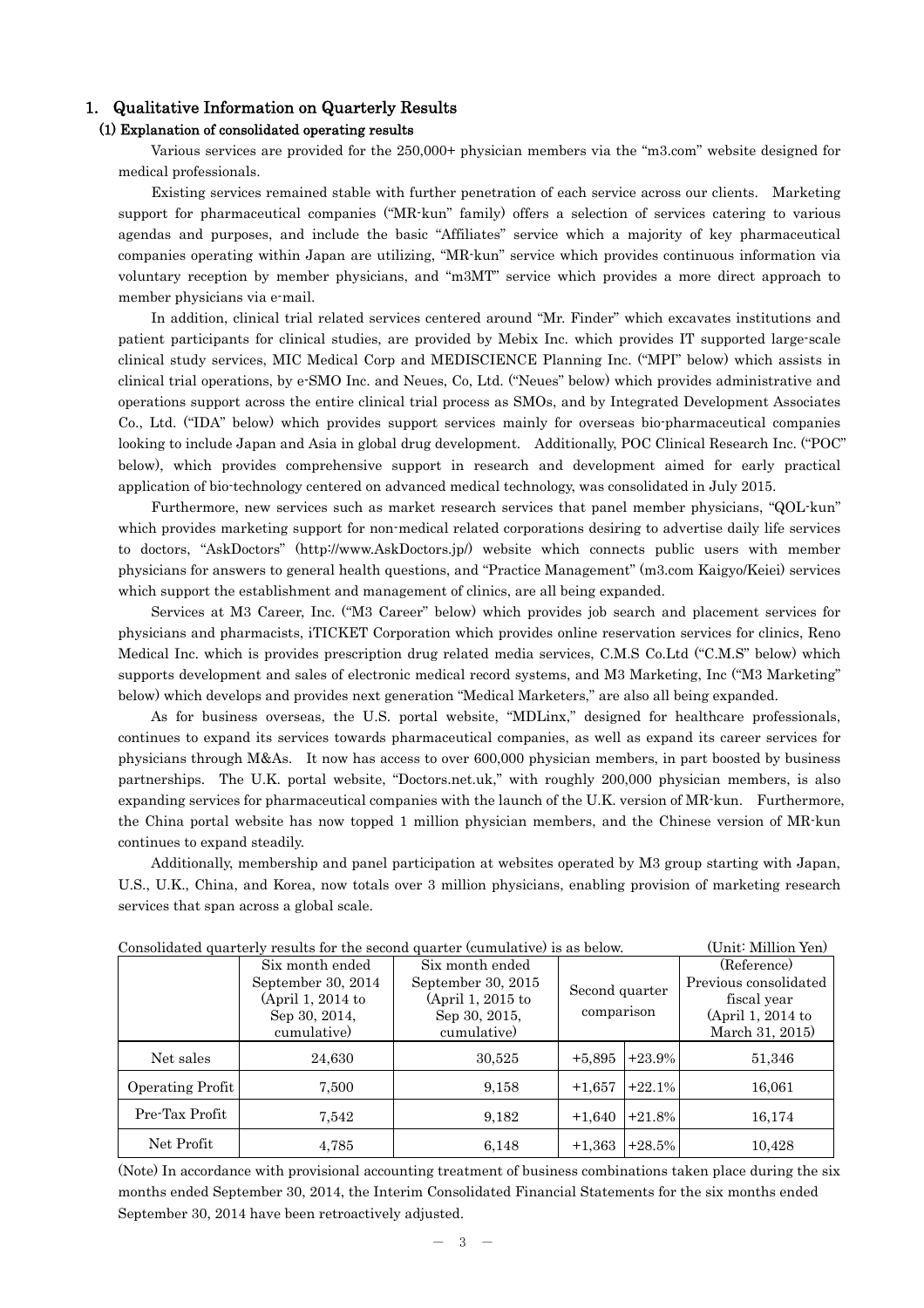| (Unit: Million yen)<br>(Segment results)                               |                   |                                                                                            |                                                                                            |                              |            |  |
|------------------------------------------------------------------------|-------------------|--------------------------------------------------------------------------------------------|--------------------------------------------------------------------------------------------|------------------------------|------------|--|
|                                                                        |                   | Six month ended<br>September 30, 2014<br>(April 1, 2014 to<br>Sep 30, 2014,<br>cumulative) | Six month ended<br>September 30, 2015<br>(April 1, 2015 to<br>Sep 30, 2015,<br>cumulative) | Second quarter<br>comparison |            |  |
| Medical<br>Portal                                                      | Segment Net Sales | 11,098                                                                                     | 11,961                                                                                     | $+863$                       | $+7.8%$    |  |
|                                                                        | Segment Profit    | 6,426                                                                                      | 7,069                                                                                      | $+643$                       | $+10.0\%$  |  |
| <b>Evidence Solution</b>                                               | Segment Net Sales | 6,333                                                                                      | 9,770                                                                                      | $+3,438$                     | $+54.3%$   |  |
|                                                                        | Segment Profit    | 635                                                                                        | 1,786                                                                                      | $+1,151$                     | $+181.1%$  |  |
|                                                                        | Segment Net Sales | 4,784                                                                                      | 6,405                                                                                      | $+1,621$                     | $+33.9%$   |  |
| Overseas                                                               | Segment Profit    | 609                                                                                        | 577                                                                                        | (32)                         | $(5.2\%)$  |  |
| Clinical Platform                                                      | Segment Net Sales | 1,466                                                                                      | 1,305                                                                                      | (161)                        | $(11.0\%)$ |  |
|                                                                        | Segment Profit    | 175                                                                                        | 133                                                                                        | (42)                         | $(24.0\%)$ |  |
| Sales Platform                                                         | Segment Net Sales | 601                                                                                        | 664                                                                                        | $+63$                        | $+10.5%$   |  |
|                                                                        | Segment Profit    | (153)                                                                                      | 12                                                                                         | $+165$                       |            |  |
|                                                                        | Segment Net Sales | 675                                                                                        | 933                                                                                        | $+259$                       | $+38.3%$   |  |
| Others                                                                 | Segment Profit    | 17                                                                                         | 110                                                                                        | $+93$                        | $+531.8%$  |  |
|                                                                        | Segment Net Sales | (326)                                                                                      | (513)                                                                                      |                              |            |  |
| Adjustment                                                             | Segment Profit    | (209)                                                                                      | (533)                                                                                      |                              |            |  |
| Profit from re-measurement<br>in accordance with business combinations |                   |                                                                                            | 3                                                                                          | $+3$                         |            |  |
|                                                                        | Net Sales         | 24,630                                                                                     | 30,525                                                                                     | $+5,895$                     | $+23.9%$   |  |
| Total                                                                  | Operating Profit  | 7,500                                                                                      | 9,158                                                                                      | $+1,657$                     | $+22.1%$   |  |

(Note) 1 In accordance with provisional accounting treatment of business combinations taken place during the six months ended September 30, 2014, the Interim Consolidated Financial Statements for the six months ended September 30, 2014 have been retroactively adjusted.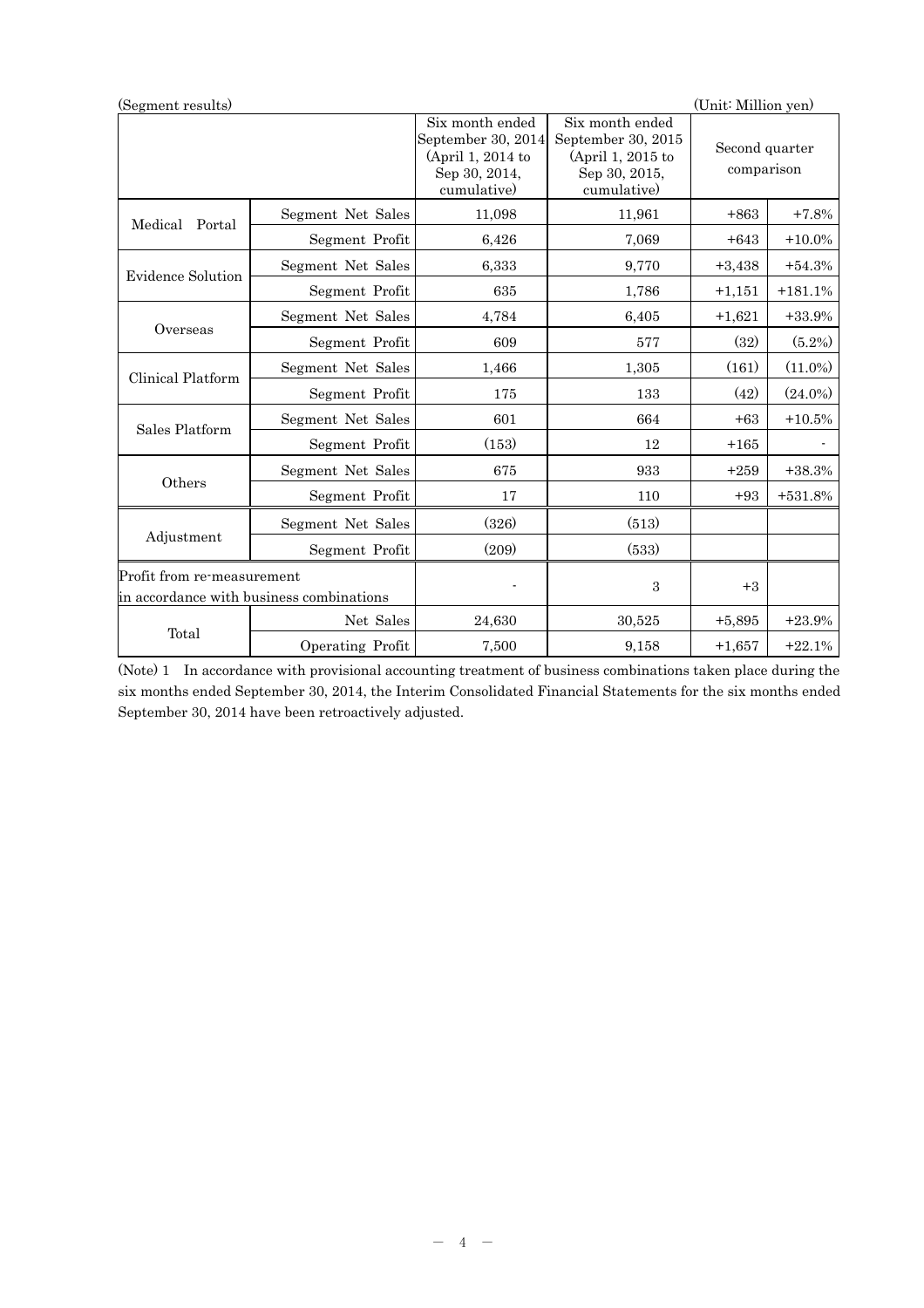## 1) Medical Portal

Marketing support sector targeting healthcare related companies produced sales of 5,746 million yen, higher by 0.1% year on year. "MR-kun family" services centered around "MR-kun" remained in line with the previous year due to some clients temporarily suppressing activity in the face of special factors, as well as due to resources appropriated towards preparing of the transition into new co success-based business schemes for "MR-kun."

Marketing research sector sales were 1,067 million yen, higher by 12.0% year on year. Improvements in sales structure expanded direct sales to pharmaceutical companies.

Others sector produced sales of 5,148 million yen, higher by 16.9% year on year, led by M3 Career's job placement services targeting physicians.

The above results totaled 11,961 million yen, higher by 7.8% year on year, in sales for the Medical Portal segment.

 COGS and SGA amounted to 5,066 million yen, higher by 7.4% year on year, largely due to increases in personnel expenses across the entire M3 group to accommodate business growth.

 Combining the above results, the Medical Portal segment produced profits of 7,069 million yen, higher by 10.0% year on year.

### 2) Evidence Solution

Healthy progress in clinical trial projects in addition to the consolidation of IDA consolidated in March 2015, Neues in April 2015, and POC Clinical Research in July 2015, sales amounted to 9,770 million yen, higher by 54.3% year on year. Increase in sales from the progress in clinical trial projects, costs related to aggressive upfront investment in headcount corresponding to the accumulation of project backlog (segment total roughly xxx million yen), and absorption of losses from Neues, produced segment profits of 1,786 million yen, higher by 181.1% year on year.

### 3) Overseas

In the U.S. and U.K., expansions in both marketing research services for pharmaceutical firms and career services produced sales of 5,735 million yen, higher by 28.1% year on year. In the U.S., accidental recognition of our email server as a spam source impacted sales negatively for advertising services. China saw strong progress such as the increase in MR-kun service users now totaling 6 firms and 15 drugs, which increased sales. A cost of 44 million yen was incurred in association with the transfer of business from Profiles, Inc. Combining the above, segment sales amounted to 6,405 million yen, higher by 33.9% year on year, and profits of 577 million yen, lower by 5.2% year on year.

### 4) Clinical Platform

Business at C.M.S saw a recoil from the previous increase in demand caused by the timing of revisions to the medical payment system. Resulting sales were 1,305 million yen, lower by 11.0% year on year, and segment profits were 133 million yen, lower by 24.0% year on year.

### 5) Sales Platform

M3 Marketing operations expanded steadily. Absorbing an increase in personnel costs due to aggressive headcount expansion as an upfront investment, resulting segment sales were 664 million yen, higher by 10.5% year on year, and segment profits were 12 million yen, higher by 165 million yen year on year.

## 6) Others

Overall business progressed steadily with segment sales of 933 million yen, higher by 38.3% year on year, and segment profits of 110 million yen, higher by 531.8% year on year.

Combining the above segments, results for the entire group for the consolidated second quarter (cumulative) amounted to sales of 30,525 million yen, higher by 23.9% year on year, operating profit of 9,158 million yen, higher by 22.1% year on year, pre-tax profit of 9,182 million yen, higher by 21.8% year on year, and net profit of 6,148 million yen, higher by 28.5% year on year.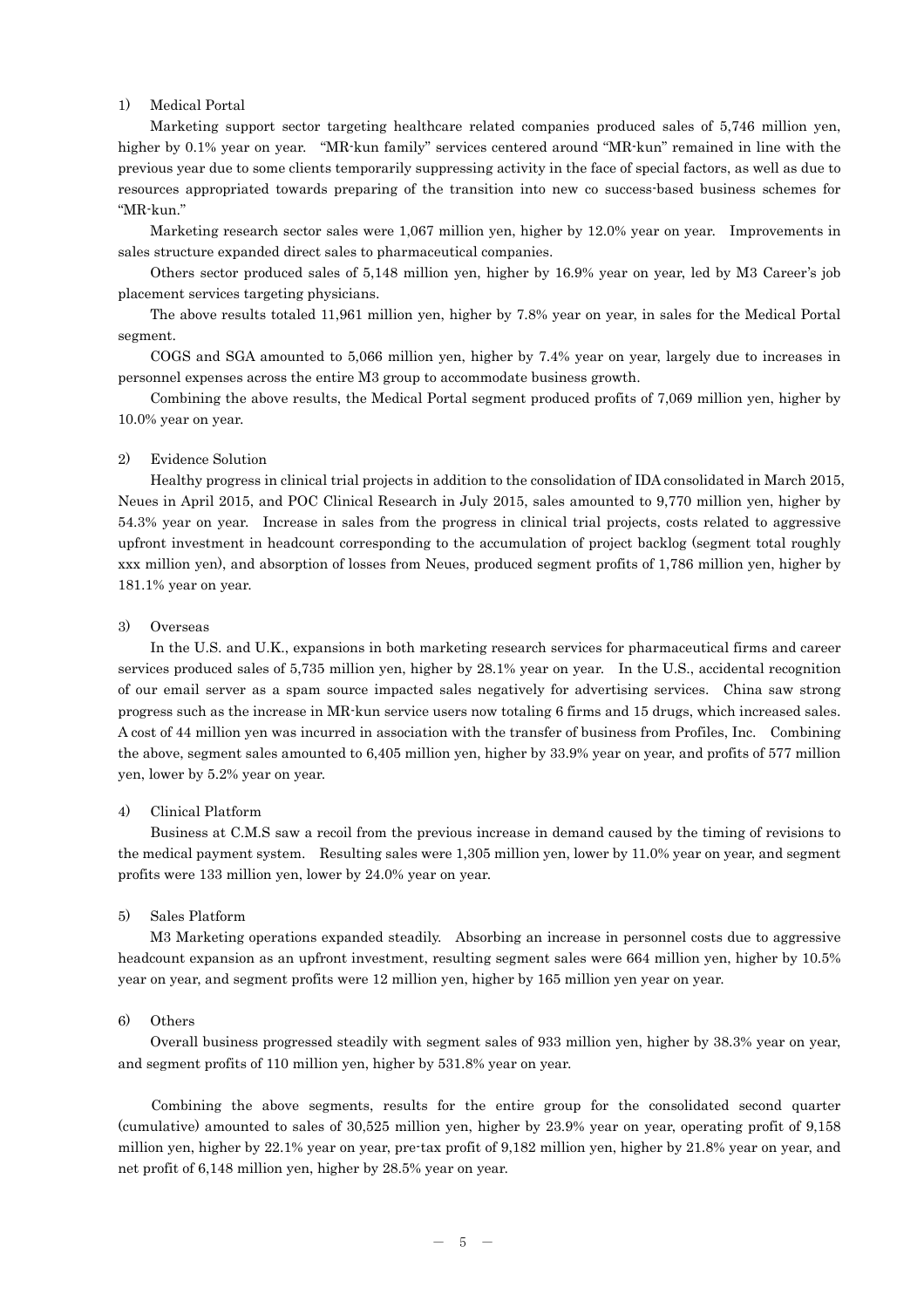#### (2) Explanation of consolidated financial position

### 1) Condition of assets, liabilities, and net assets

Total assets were 63,568 million yen, an increase of 3,442 million yen compared to the end of the previous fiscal year. Under current assets, while cash and cash equivalents decreased by 2,637 million yen, an increase in operating receivables and other receivables of 2,182 million yen associated with the consolidation of Neues as well as business expansion, resulted in a net decrease of 551 million yen versus last fiscal year end to total 31,799 million yen. Under illiquid assets, effects such as the increase in goodwill by 2,152 million yen from consolidation on Neues, along with increase in available-for-sale financial assets by 1,057 million yen due to the change in fair value of available-for-sale financial assets, netted to an increase of 3,993 million yen versus last fiscal year end to total 31,769 million yen.

Total liabilities decreased by 7 million yen versus last fiscal year end to total 13,609 million yen. Under current liabilities, effects such as the decrease of 673 million yen in operating receivables and other receivables resulted in a net decrease of 625 million yen versus last fiscal year to total 11,668 million yen. Illiquid liabilities increased by 618 million yen versus last fiscal year end to total 1,941 million yen.

Total shareholder's equity increased by 3,449 million yen compared to the end of the previous fiscal year to total 49,959 million yen. While dividend of surplus was paid in the amount of 2,588 million yen, quarterly profit attributed to owners of the parent company amounted to 5,559 million yen, resulting in an increase of 2,972 million yen in retained earnings.

#### 2) Condition of Cashflow

Cash and cash equivalents for the consolidated second quarter (cumulative) decreased by 2,637 million yen versus last fiscal year end to total 17,270 million yen.

Cash flows from operating activities produced an income of 4,388 million yen, an increase of 563 million yen year on year. The major component of inflow was pre-tax profit of 9,182 million yen, and the major component of outflow was corporate income tax of 3,209 million yen.

Cash flows from investment activities resulted in a decrease in outflow of 1,003 million yen year on year, to total an outflow of 1,608 million yen. Outflows such as the 643 million yen paid for the transfer of business from Profiles has occurred.

Cash flows from financing activities resulted in an increase in outflow of 2,803 million yen year on year, to total an outflow of 5,241 million yen. The major component was dividend payments of 2,586 million yen paid to the owners of the parent company, and repayment of short-term borrowings of 1,845 million yen for newly consolidated subsidiaries such as Neues.